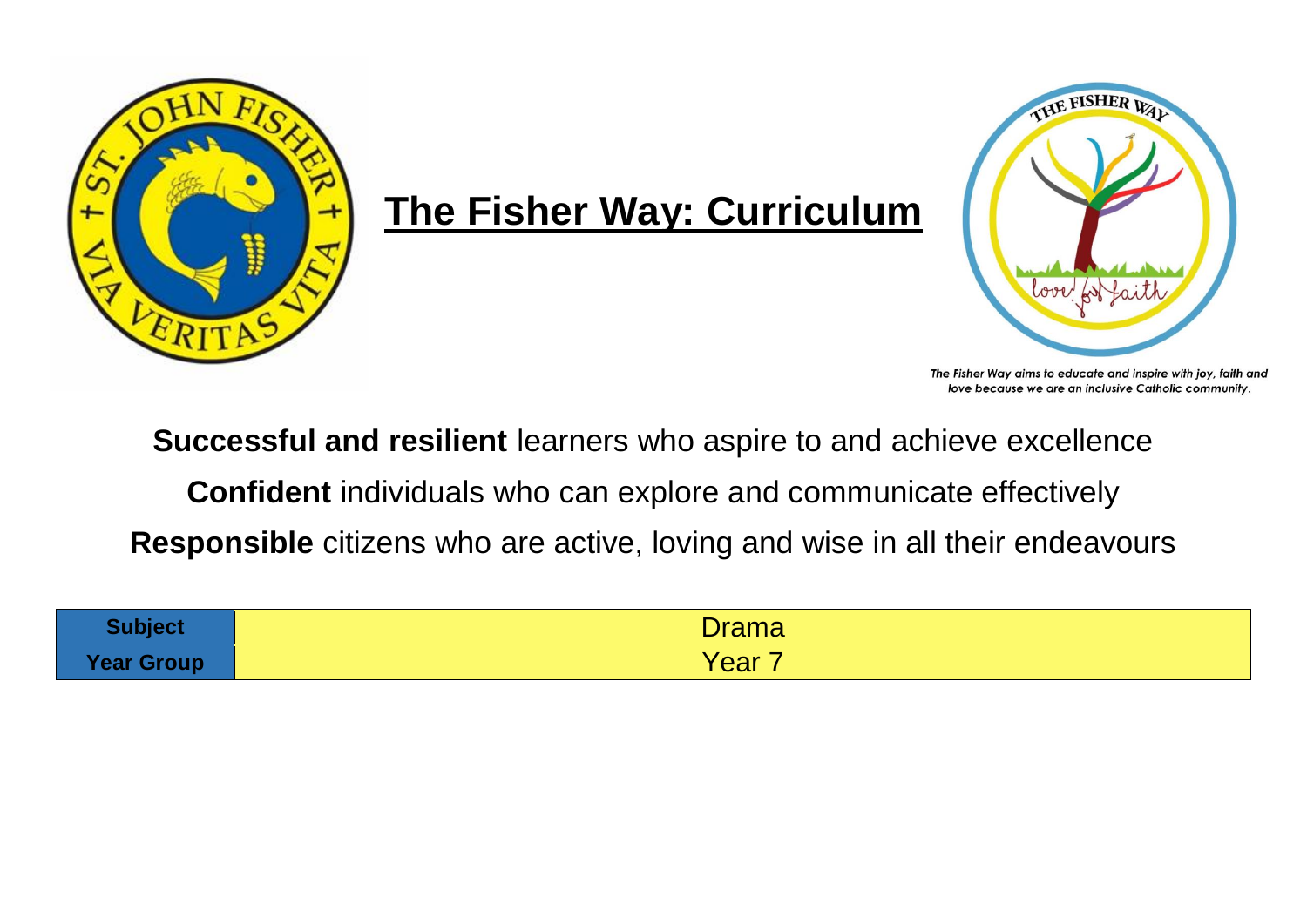| <b>Intent</b>                           | The study of Drama will develop<br>Successful and resilient learners: who understand a wide range of theatrical styles, genres and practitioners through<br>both a theoretical and practical lens, demonstrating an ability to perform and analyse relevant techniques, applying them<br>to their chosen performative skill.<br><b>Confident individuals:</b> who can successfully collaborate with others, speak confidently in public and in group situations,<br>and who can utilise appropriate vocal and physical skills to assist with their realisation of a character/stage persona.<br>Learners will also be curious and confidently analyse, probe and interrogate situations and stimulus material.<br>Responsible citizens: who are able to sensitively understand and explore subtext and context in text-based,<br>performative and real life situations, harnessing a developed conscientiousness and moral compass. Learners will<br>demonstrate empathy, enabling them to act with compassion and understanding in their lives, both on and off stage.                                                     |                                              |                                                                                 |                                                       |                     |                     |  |
|-----------------------------------------|-----------------------------------------------------------------------------------------------------------------------------------------------------------------------------------------------------------------------------------------------------------------------------------------------------------------------------------------------------------------------------------------------------------------------------------------------------------------------------------------------------------------------------------------------------------------------------------------------------------------------------------------------------------------------------------------------------------------------------------------------------------------------------------------------------------------------------------------------------------------------------------------------------------------------------------------------------------------------------------------------------------------------------------------------------------------------------------------------------------------------------|----------------------------------------------|---------------------------------------------------------------------------------|-------------------------------------------------------|---------------------|---------------------|--|
| <b>Narrative</b>                        | By the end of Y7, all learners will have explored a range of skills needed to perform and will have experience in performing from a<br>script, devising their own work and beginning to analyse theatre and performance. Students will have experienced a practical<br>exploration of abstract and naturalistic theatrical styles and will understand how morals and messages are hidden within<br>performance.<br>Drama at KS2 varies depending upon the students' previous schools. Therefore, the Y7 Drama curriculum exists as an introductory<br>course to Drama and performance. Learners new to Drama will build confidence and learn new terminology and skills, whilst more<br>experienced learners will find the opportunity to fine tune their performance skills and understanding of theatre.<br>Y8 requires the learners to explore challenging theatrical styles, such as physical theatre, the horror genre and analysis and<br>performance of larger sections of script and plays. The Y7 year, therefore, acts as a platform to slowly introduce them to the skills<br>necessary to approach these areas. |                                              |                                                                                 |                                                       |                     |                     |  |
| <b>Half term</b>                        | Autumn 1                                                                                                                                                                                                                                                                                                                                                                                                                                                                                                                                                                                                                                                                                                                                                                                                                                                                                                                                                                                                                                                                                                                    | <b>Autumn 2</b>                              | Spring 1                                                                        | <b>Spring 2</b>                                       | <b>Summer 1</b>     | <b>Summer 2</b>     |  |
| <b>Knowledge</b><br>(topics<br>studied) | World War 2<br>(Holocaust)                                                                                                                                                                                                                                                                                                                                                                                                                                                                                                                                                                                                                                                                                                                                                                                                                                                                                                                                                                                                                                                                                                  | <b>World War 2 (Blitz</b><br>and Evacuation) | <b>Fantasy and Folk</b><br><b>Tales (Russian and</b><br><b>Irish Folktales)</b> | <b>Fantasy and Folk</b><br><b>Tales (Witch Hunts)</b> | <b>Movie Making</b> | <b>Movie Making</b> |  |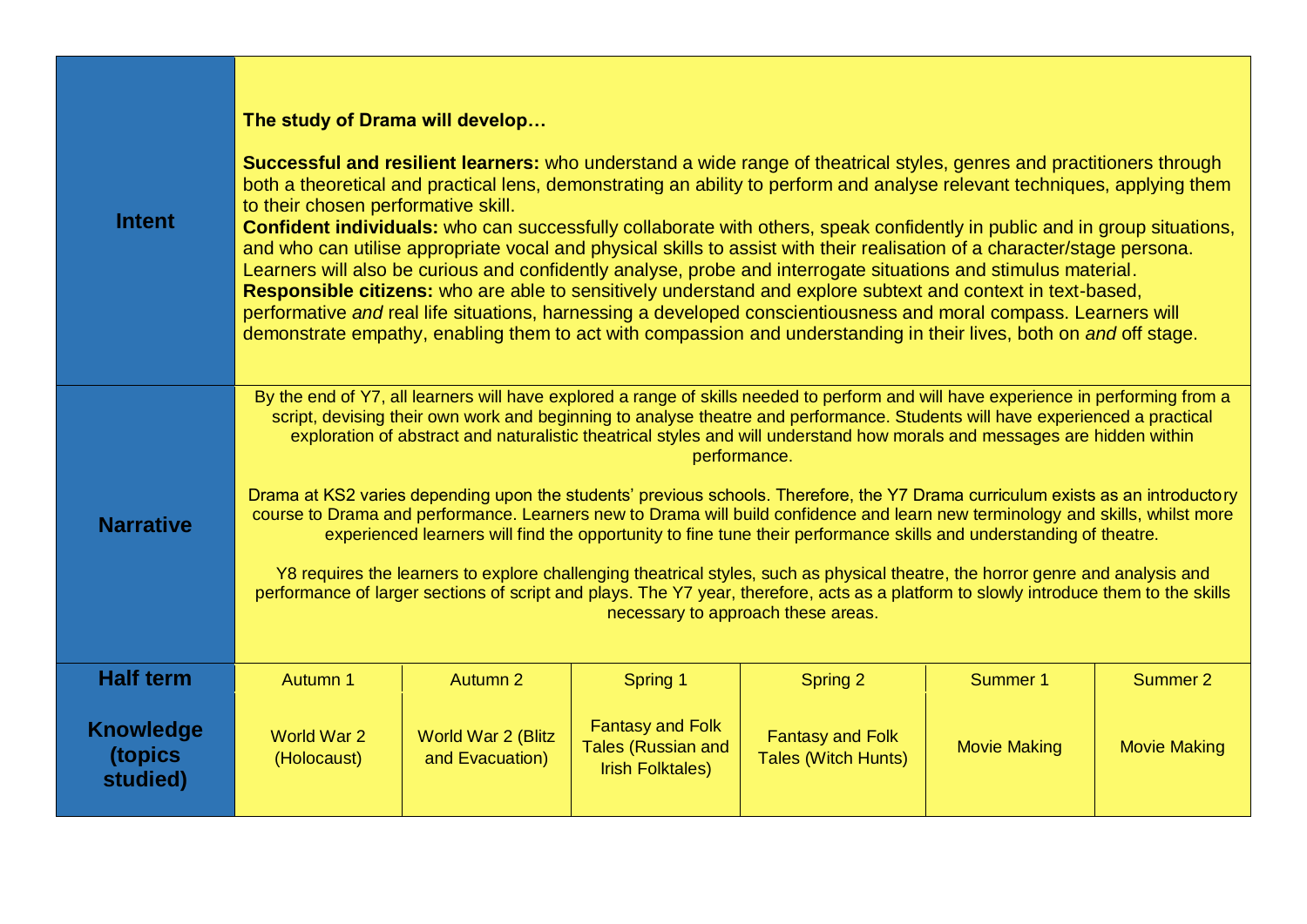| <b>Key skills</b>       | <b>Perform short</b><br>scripted extract,<br>developing a<br>character,<br>understanding the<br>importance of<br>building context,<br>creating belief on<br>stage,<br>demonstrating a<br>clear contrast on<br>stage, sustaining a<br>role, learning lines,<br>developing and<br>exploring physical<br>and vocal skills.<br><b>Understanding sub-</b><br>text and proxemics<br>on a basic level. | <b>Experience using</b><br>and develop a<br>variety of<br>explorative<br>strategies; still<br>image, facial<br>expression, body<br>language, slow-<br>motion, mime,<br>narration,<br>understand<br>retrospective<br>narration, role play<br>and showing a<br>contrast. | <b>Explore and</b><br>understand what<br>makes an engaging<br>storyteller e.g. eye<br>contact, expression<br>etc. Students will<br>develop skills in eye<br>contact, use of<br>tableau,<br>understanding of<br>pre-text, ancient<br>morals and their<br>teachings today.<br><b>Students will select</b><br>and retrieve<br>relevant information<br>from a story for<br>performance<br>material. Students<br>will make<br>predictions<br>regarding<br>relationships from a<br>folktale written as a<br>pre-text. | <b>Students will explore</b><br>rumours and apply<br>factual information<br>regarding the witch<br>trials to an ensemble<br>performance.<br><b>Students will apply</b><br>mime, still images,<br>and slow-motion to a<br>highly dramatic class<br>performance using<br>music. Students will<br>explore how music<br>enhances a<br>performance. | Use physical<br>gesture to<br>communicate to an<br>audience. Students<br>analysis the 'Silent<br>Movies' style<br>focusing on Charlie<br>Chapman clips.<br><b>Students develop</b><br>skills in<br>exaggerated<br>gesture, being<br>precise and making<br>all actions over<br>exaggerated. | Students will go<br>on to explore<br>'stock' characters<br>e.g. the villain,<br>damsel in<br>distress, the hero<br>etc. They will<br>explore these<br>stereotypes<br>physically.<br><b>Students will</b><br>further develop<br>their skills putting<br>together their own<br>silent movie using<br>stock characters,<br>placards, no<br>speaking,<br>exaggerated<br>mime and gesture<br>within a highly<br>dramatic story. |
|-------------------------|-------------------------------------------------------------------------------------------------------------------------------------------------------------------------------------------------------------------------------------------------------------------------------------------------------------------------------------------------------------------------------------------------|------------------------------------------------------------------------------------------------------------------------------------------------------------------------------------------------------------------------------------------------------------------------|-----------------------------------------------------------------------------------------------------------------------------------------------------------------------------------------------------------------------------------------------------------------------------------------------------------------------------------------------------------------------------------------------------------------------------------------------------------------------------------------------------------------|------------------------------------------------------------------------------------------------------------------------------------------------------------------------------------------------------------------------------------------------------------------------------------------------------------------------------------------------|--------------------------------------------------------------------------------------------------------------------------------------------------------------------------------------------------------------------------------------------------------------------------------------------|----------------------------------------------------------------------------------------------------------------------------------------------------------------------------------------------------------------------------------------------------------------------------------------------------------------------------------------------------------------------------------------------------------------------------|
| <b>Cultural capital</b> | <b>Historical Drama -</b><br>Germany in 1930s-<br>1940s                                                                                                                                                                                                                                                                                                                                         | <b>Historical Drama -</b><br>Britain in 1930s-<br>1940s.                                                                                                                                                                                                               | <b>Folktales -</b><br><b>Storytelling has</b><br>taken place in all<br>cultures across the<br>world since the<br>beginning of man.<br>Why have folktales<br>survived for<br>thousands of<br>years? Why are<br>their messages so<br>relevant today?                                                                                                                                                                                                                                                              | <b>The Witch Trials-</b><br><b>Students explore how</b><br>the first witch trials<br>took place in the UK.<br>They visualise the<br>story of Elizabeth<br><b>Clarke and discuss</b><br>why woman were<br>accused of witchcraft<br>and not men.                                                                                                 | <b>Students will</b><br>explore the first<br>Movies ever made<br>and learn why this<br>over the top style<br>was key for<br>communication.                                                                                                                                                 | <b>Students will</b><br>compare 'stock'<br>characters to<br>modern<br>representations of<br>males and<br>females within<br>contemporary<br>films.                                                                                                                                                                                                                                                                          |